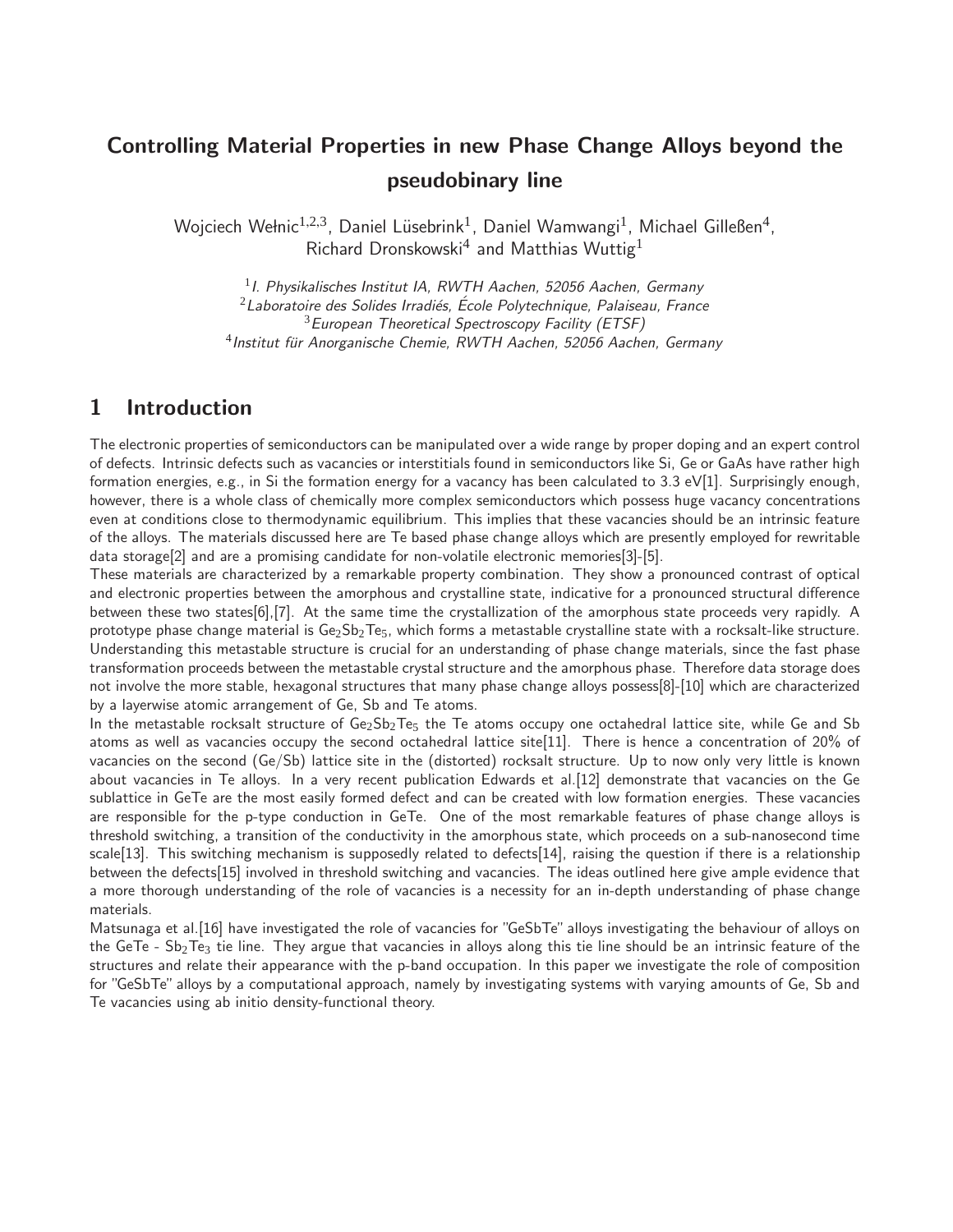

Figure 1: Rocksalt structure of  $Ge_1Sb_2Te_4$ : Sublattice A consists of Te atoms (blue) while sublattice B consists of 50% Sb atoms (red), 25% Ge atoms (yellow) and 25% vacancies.

### 2 Calculations & Results

Since  $Ge_1Sb_2Te_4$  and  $Ge_2Sb_2Te_5$  have considerable vacancy concentrations on the  $Ge/Se$  sublattice (Fig. 1), we have investigated the role of vacancies on this particular sublattice. We have started with a hypothetical  $Ge_2Sb_2Te_4$  alloy with a rocksalt structure and a total number of 64 atoms (16 atoms of Ge and Sb each, 32 atoms of Te) in the computational supercell. Recent experiments as well as theoretical calculations have found conclusive evidence that the metastable rocksalt structure is accompanied by considerable distortions around the ideal atomic positions of the rocksalt structure in  $Ge_2Sb_2Te_5[6]$ , [17] and  $Ge_1Sb_2Te_4[7]$ . Indeed, allowing such local distortions also reduces the energy of the  $Ge_2Sb_2Te_4$ crystal. Nonetheless, in the following all energies will be compared to the energy of the unrelaxed (local high-symmetry) rocksalt structure of  $Ge_2Sb_2Te_4$  unless stated otherwise. In subsequent calculations an increasing number of either Ge or Sb atoms were removed from the  $Ge_2Sb_2Te_4$  crystal. The formation energies of the obtained stoichiometries were calculated using the following equation:

$$
\Delta E = [E_v + n_v E(Ge/Sb)] - E(Ge_2Sb_2Te_4)
$$
\n(1)

Here  $E(Ge_2Sb_2Te_4)$  and  $E_\nu$  denote the total energies of the supercells with the original composition  $Ge_2Sb_2Te_4$  and of the composition resulting from the removal of Ge or Sb atoms. Furthermore E(Ge/Sb) is the energy of the respective crystalline reservoir of Ge or Sb while *n<sup>v</sup>* denotes the number of vacancies created upon the removal of the atoms. The results are displayed in the upper portion of Fig. 2 for the removal of Ge atoms, where data are both shown for structurally unrelaxed and relaxed rocksalt structures. The energy of the crystal lowers upon removing Ge atoms from the Ge<sub>2</sub>Sb<sub>2</sub>Te<sub>4</sub> crystal, in striking contrast to the behaviour in Si or GaAs where vacancy formation energies are large and positive. Fig. 2 also shows that it is even favourable to remove several Ge atoms from the  $Ge_2Sb_2Te_4$  supercell, and 4 Ge vacancies yielding a composition of Ge<sub>1.5</sub>Sb<sub>2</sub>Te<sub>4</sub> are most favourable. A second point apparent from Fig. 2 is that lattice distortions also play a crucial role. They lead to a considerable further reduction in energy. Interestingly enough, the energy gain upon the lattice distortions increases with increasing number of Ge vacancies, once more than 4 Ge atoms have been removed. In subsequent calculations we have computed the change in energy upon removal of Sb atoms as well. The resulting data are displayed in the lower part of Fig. 2. Quite similar to the case of Ge removal, the total energy of the  $Ge_2Sb_2Te_4$  phase is also lowered by the removal of Sb atoms. In this case 5-6 Sb atoms are missing for the lowest energy within the ideal rocksalt lattice. The energy further lowers upon relaxation. Clearly, the removal of Sb atoms is favoured over the removal of Ge atoms. On the other side, removal of Te atoms increases the energy (data not shown here). Hence our analysis of  $Ge_2Sb_2Te_4$  reveals that the total energy of the "GeSbTe" systems is controlled by two different mechanisms: 1) Spontaneous expelling of large amounts of Ge or Sb atoms and 2) local distortions of the rocksalt lattice, both lowering the total energy by similar amounts. Both of them can be understood within one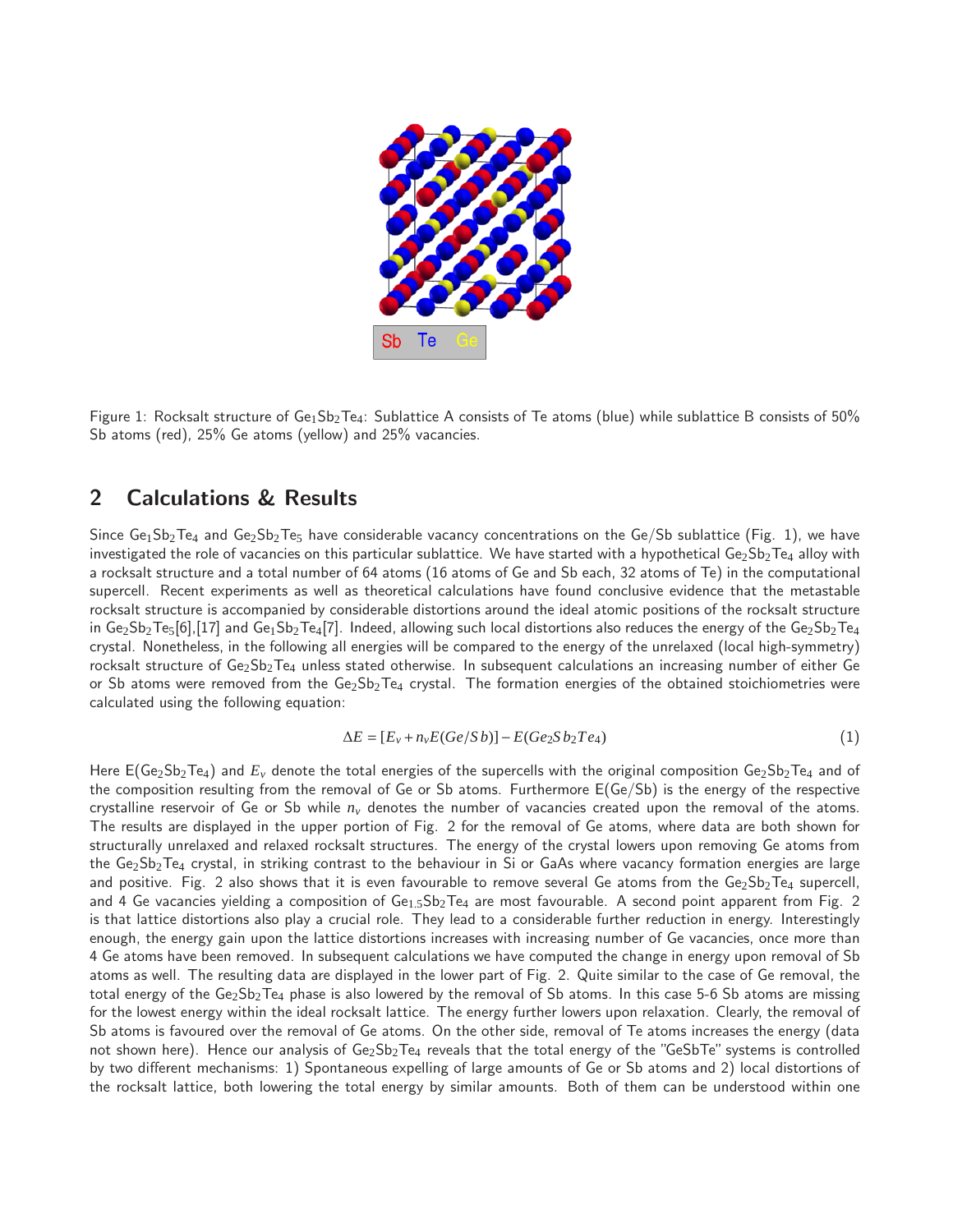

Figure 2: Formation energies for a) Ge and b) Sb vacancies for different concentrations of vacancies: Negative values for the formation energies mean that the respective compound is energetically preferred. The removal of Ge atoms as well as the distortions lower the energy of the crystal on the order of half an eV per supercell.

conceptional framework in terms of the bonding/antibonding states and their associated energies. This can be deduced from quantum chemical computations. Fig. 3 displays the Crystal Orbital Hamilton Population (COHP) curves[18] of the covalent Ge-Te and Sb-Te interactions in the structures of  $Ge_2Sb_2Te_4$ ,  $Ge_{1.5}Sb_2Te_4$  and  $Ge_1Sb_2Te_4$  both in the ideal (unrelaxed) NaCl-type lattice (top) as well as after the structural relaxation (bottom). The composition  $Ge_2Sb_2Te_4$  is characterized by both massively antibonding Ge-Te and Sb-Te interactions in the highest occupied bands close to the Fermi level (horizontal line). Thus, the composition  $Ge_2Sb_2Te_4$  stands for a too high valence-electron concentration (VEC) which must be lowered to achieve better stability. The decrease of the VEC by including vacancies furthermore results in a lower charge carrier density.  $Ge_2Sb_2Te_4$  exhibits a high density of antibonding states at the Fermi level and thus a high concentration of free carriers. In  $Ge<sub>1.5</sub>Sb<sub>2</sub>Te<sub>4</sub>$  this density is significantly lower while for  $Ge<sub>1</sub>Se<sub>2</sub>Te<sub>4</sub>$  it decreases even further such that the COHP shows no states at the Fermi level. A simple chemical argument explains why these excess electrons cannot be removed by expelling tellurium atoms. It is the "anionic" Te atom (with a high absolute electronegativity  $\chi = 5.49$  eV) whose orbital contributions are dominant in the lower-lying valence band whereas the "cationic" Ge and Sb atoms ( $\chi$  = 4.6 and 4.85 eV, respectively)[19] mix in mostly in the frontier bands, i.e., where the too high VEC must be lowered. Thus, expelling Te atoms immediately weakens low-lying bonding states and is energetically unfavourable. The comparison with the COHPs of the (unrelaxed) compositions  $Ge_{1.5}Sb_2Te_4$  and  $Ge_1Sb_2Te_4$ (Fig. 3, top) shows that these antibonding interactions are getting smaller and eventually vanish upon compositional thinning of the cationic substructure.

Upon structural relaxation (Fig. 3, bottom), the band gap between the valence and conduction band increases significantly, thereby mirroring the local structure optimization by "healing" the structural neighbourhood around the empty Ge site, mostly due to the Peierls instability of the Te atom. Where does this optimum composition Ge<sub>1.5</sub>Sb<sub>2</sub>Te<sub>4</sub> arise from? A numerical bond-strength COHP analysis yields that, in going from  $Ge_2Sb_2Te_4$  to  $Ge_1Sb_2Te_4$ , to  $Ge_1Sb_2Te_4$ , the Ge-Te bonds strengthen by 2 and 8% while the Sb-Te bonds strengthen by 5 and 17% because antibonding states are emptied. The optimum composition  $(= Ge_{1.5}Sb_2Te_4)$ , however, is also determined by the absolute number of Ge-Te bonds (25% fewer for Ge<sub>1.5</sub>Sb<sub>2</sub>Te<sub>4</sub>, 50% fewer for Ge<sub>1</sub>Sb<sub>2</sub>Te<sub>2</sub>) and Sb-Te bonds (constant) upon expelling Ge atoms from the crystal. Thus, the energetic gain by emptying antibonding states favors the Ge-poor composition  $Ge_1Sb_2Te_2$ which refers to the abovementioned point (a), while maintaining a maximum number of Ge-Te bonds -refering to point (b) - strives for the Ge-rich Ge<sub>2</sub>Sb<sub>2</sub>Te<sub>4</sub>; the energetic compromise arrives at Ge<sub>15</sub>Sb<sub>2</sub>Te<sub>4</sub>. For expelling Sb atoms, analogous arguments apply. In the following we will discuss the mechanism driving the further structural distortion in more detail. To understand its nature Fig. 4 displays the pair correlation functions for Ge, Sb and Te for three different alloys (Ge<sub>2</sub>Sb<sub>2</sub>Te<sub>4</sub>, Ge<sub>1.5</sub>Sb<sub>2</sub>Te<sub>4</sub> and Ge<sub>1</sub>Sb<sub>2</sub>Te<sub>4</sub>) in the distorted rocksalt structure. Two findings are apparent from this figure: 1) There are pronounced local distortions for the nearest neighbour Ge-Te bonds, which lead to a splitting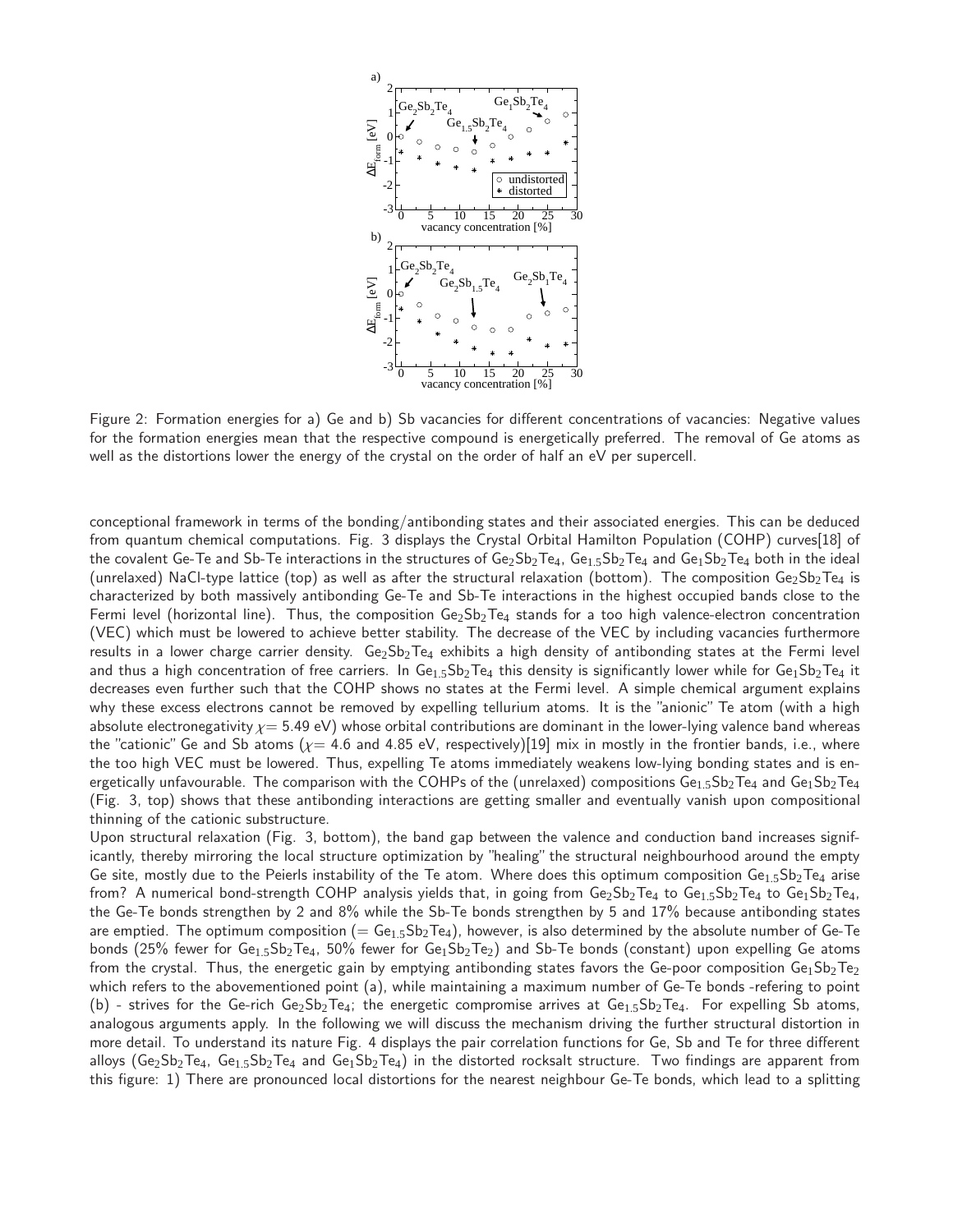

Figure 3: Crystal-Orbital Hamilton Population (COHP) bonding analysis: The plot displays the Ge-Te (blue) and Sb-Te (red) interactions in Ge<sub>2</sub>Sb<sub>2</sub>Te<sub>4</sub> (left), Ge<sub>1.5</sub>Sb<sub>2</sub>Te<sub>4</sub> (middle) and Ge<sub>1</sub>Sb<sub>2</sub>Te<sub>4</sub> (right); the upper panel shows the situation in the undistorted NaCl-like lattice whereas the lower panel corresponds to the structure with full atomic relaxation. The Fermi levels were set to the energy zero. Bonding interactions to the right, antibonding interactions to the left.

of those bonds in shorter and longer Ge-Te bonds. A similar finding is observed for the Sb-Te bonds, even though the splitting into shorter and longer bonds is less pronounced. Such a splitting into shorter and longer bonds is often denoted as a Peierls effect[20]. 2) Comparing the three different alloys it is apparent that the size of the local distortions changes with composition. The distortions are smallest for  $Ge_2Sb_2Te_4$  with an average value of 0.1 Å, intermediate for  $Ge_{1.5}Sb_2Te_4$  (0.13 Å) and are largest for  $Ge_1Sb_2Te_4$  (0.18 Å). The values for the distortions denote the average deviation of the bond length in the distorted structure from the bond length in the undistorted rocksalt structure. In Fig. 4 the decrease and broadening of the next- neighbour peaks demonstrates the increase of the distortions with increasing number of vacancies. Such a finding is indicative for an interplay between vacancies on the one side and distortions on the other in "GeSbTe" crystals.

The bonding of these chalcogenide alloys is mainly governed by their *p*-orbitals. The three orthogonal *p* atomic orbitals overlap and allow the construction of the ideal rocksalt structure. According to Peierls[21], however, the perfect rocksalt structure is unstable against local distortions, accompanied by an opening or widening of the electronic band gap, given a proper band filling. A similar finding also results for the three computational models  $Ge_2Sb_2Te_4$ ,  $Ge_1Sb_2Te_4$  and  $Ge<sub>1</sub>Sb<sub>2</sub>Te<sub>4</sub>$ . The low coordination number in the relaxed/distorted systems results in non-bonding electronic states. Elemental Te, for instance, has four valence *p* electrons but is only twofold coordinated, a consequence of the Peierls instability of the simple cubic structure[22]. Thus, one *p*-orbital can be described as a nonbonding orbital filled with two electrons[23]. Germanium on the other hand, exhibits one completely empty *p*-orbital. In the simplest possible interpretation, adding germanium to an Sb-Te alloy therefore reduces the number of these non-bonding states because the bonding between the Te lone pair and this empty Ge orbital results in an energetically favourable configuration compared to a system that exhibits non-bonding states. Thus adding Ge to  $Ge_1Sb_2Te_4$ , on one side, reduces the energy gain by the Peierls distortion but it is energetically favourable, on the other side, as it reduces the number of non-bonding Te states. However, the addition of a large amount of Ge atoms to  $Ge_1Sb_2Te_4$  becomes unfavourable as anti-bonding states above the Fermi energy are occupied in that case. Along the  $Ge_2Sb_2Te_4 - Ge_2Sb_1Te_4$  series analogous arguments apply. Since Sb has more p electrons than Ge, however, it is less effective in reducing the number of Te lone pairs which thereby leads to a more pronounced occupation of antibonding states. Therefore, the optimal configuration is found for a higher number of vacancies than along the  $Ge_2Sb_2Te_4 - Ge_1Sb_2Te_4$  series.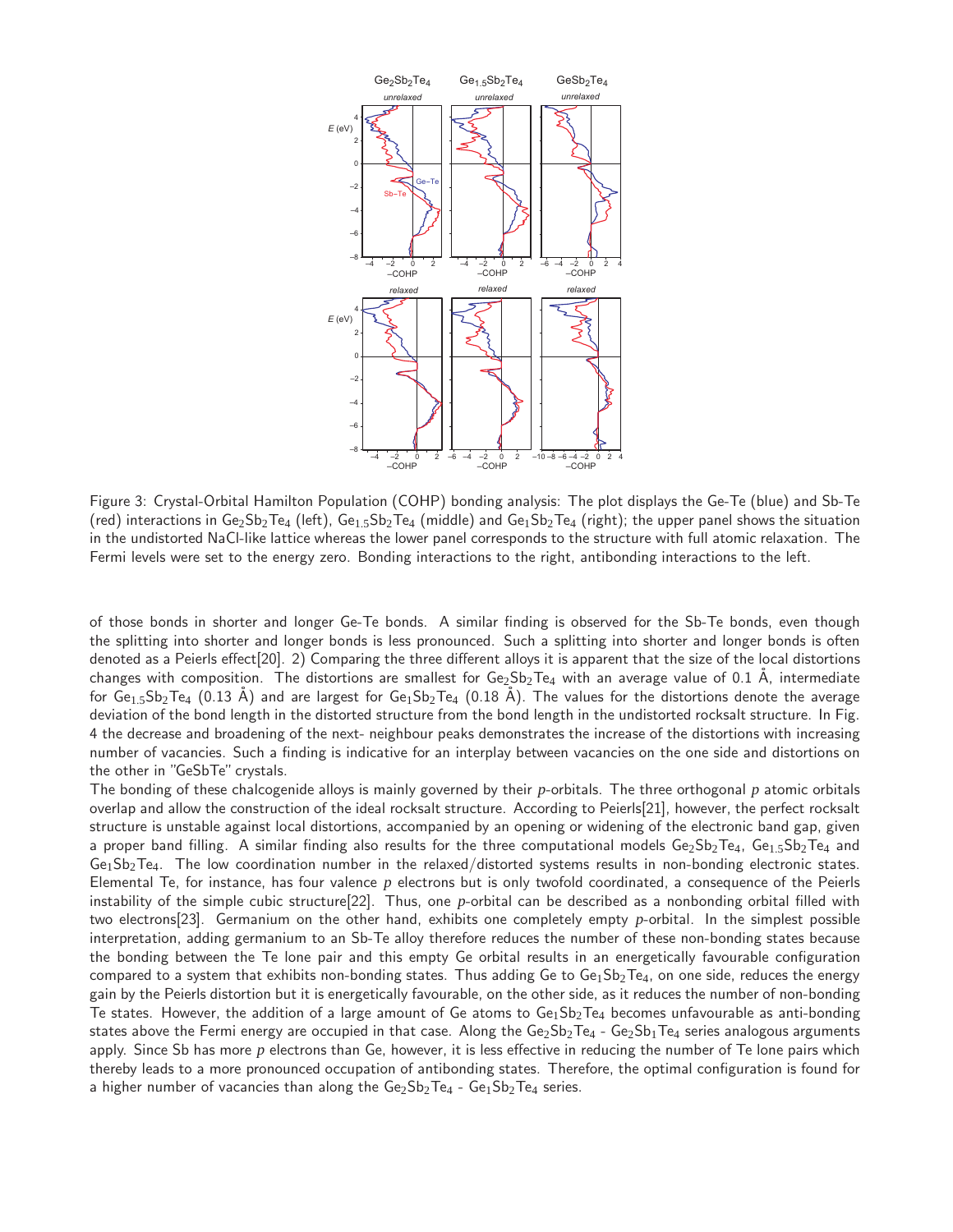

Figure 4: Pair correlation functions for  $Ge_2Sb_2Te_4$  (top),  $Ge_{1.5}Sb_2Te_4$  (middle) and  $Ge_1Sb_2Te_4$  (bottom). All systems have been structurally relaxed. A broadening of the Ge-Te and Sb-Te peaks is observed. The size of the effect increases with vacancy concentrations.

Until now it has always been argued in the literature that the most stable "GeSbTe" based phase change materials are those that are situated on the GeTe-Sb<sub>2</sub>Te<sub>3</sub> pseudobinary line such as GeTe, Ge<sub>1</sub>Sb<sub>2</sub>Te<sub>4</sub> and Ge<sub>2</sub>Sb<sub>2</sub>Te<sub>5</sub>. However, Fig. 2 shows that in the metastable rocksalt-like phase  $Ge_{1.5}Sb_2Te_4$  and  $Ge_2Sb_{1.33}Te_4$  form the most stable crystalline states when either Ge or Sb vacancies, respectively are considered. Both phases are more stable than  $Ge_1Sb_2Te_4$ . This first of all indicates that both alloys have a higher resistance against phase separation which should lead to a better stability upon multiple rewriting cycles.

In order to prove the predicted stability of the calculated compositions and to analyze their physical properties we have employed  $Ge_1.5Sb_2Te_4$ ,  $Ge_2Sb_2Te_4$  and  $Ge_2Sb_1Te_4$  sputter targets. Using these compounds, thin films were sputtered and compared with films of the commonly studied phase change alloys  $Ge_1Sb_2Te_4$  and  $Ge_2Sb_2Te_5$ . Both of these alloys are found on the pseudo-binary GeTe-Sb<sub>2</sub>Te<sub>3</sub> line. The as deposited films are amorphous, the crystallization temperature increases along the  $Ge_1Sb_2Te_4-Ge_2Sb_2Te_4$  line (see Table 1), indicating a higher overall stability with increasing Ge content. The crystallization temperature of  $Ge_2Sb_1Te_4$  is similar to  $Ge_2Sb_2Te_5$  but higher than  $Ge_1Sb_2Te_4$ .

The metastable crystalline phase of all the novel alloys shows the characteristic peaks of the rocksalt structure with lattice parameters of around  $6$  Å (Fig. 5 and Table 1) and no evidence for phase separation. A striking result is found for the optical contrast between the amorphous and metastable crystalline state. Fig. 6(a) shows the absorption spectra for  $Ge_1Sb_2Te_4$ ,  $Ge_1Sb_2Te_4$ ,  $Ge_2Sb_2Te_4$  and  $Ge_2Sb_1Te_4$ . While the curves are very similar in the amorphous phase, the absorption intensity increases significantly in the crystalline phase if we move from  $Ge_1Sb_2Te_4$  to  $Ge_1Sb_2Te_4$  and further to  $Ge_2Sb_2Te_4$ . The optical contrast for  $Ge_{1.5}Sb_2Te_4$  and  $Ge_2Sb_1Te_4$  is similar. The optical contrast - which is of great importance for the optical data storage application of phase change materials - in the novel compositions  $Ge_{1.5}Sb_2Te_4$ ,  $Ge_2Sb_1Te_4$  and in particular  $Ge_2Sb_2Te_4$  is therefore significantly more pronounced than in  $Ge_1Sb_2Te_4$ . This proves that the amount of vacancies and the degree of the structural distortions are of greater importance for the optical properties in the crystalline phase than in the amorphous phase. As it is comparatively easy to study the crystalline phase - both

|                    | $Ge_1Sb_2Te_4$  | $Ge1.5Sb2Te4$     | $Ge_2Sb_2Te_4$    | $Ge2Sb1Te4$       | $Ge2Sb2Te5$       |
|--------------------|-----------------|-------------------|-------------------|-------------------|-------------------|
| $\mathsf{T}_c$ [C] | 145             | 169               | 175               | 158               | 157               |
| $E_a$ [eV]         | $2.64 \pm 0.05$ | $2.54 \pm 0.15$   | $2.73 \pm 0.13$   | $2.42 \pm 0.15$   | $2.23 \pm 0.07$   |
| $a \overline{[A]}$ | 6.043           | $6.000 \pm 0.001$ | $6.003 \pm 0.002$ | $5.969 \pm 0.002$ | $6.000 \pm 0.002$ |

Table 1: Crystallization temperature, activation energy against crystallization and the crystal structure of the metastable phase for the GST alloys. All these measurements have been performed with alloys in the as deposited state.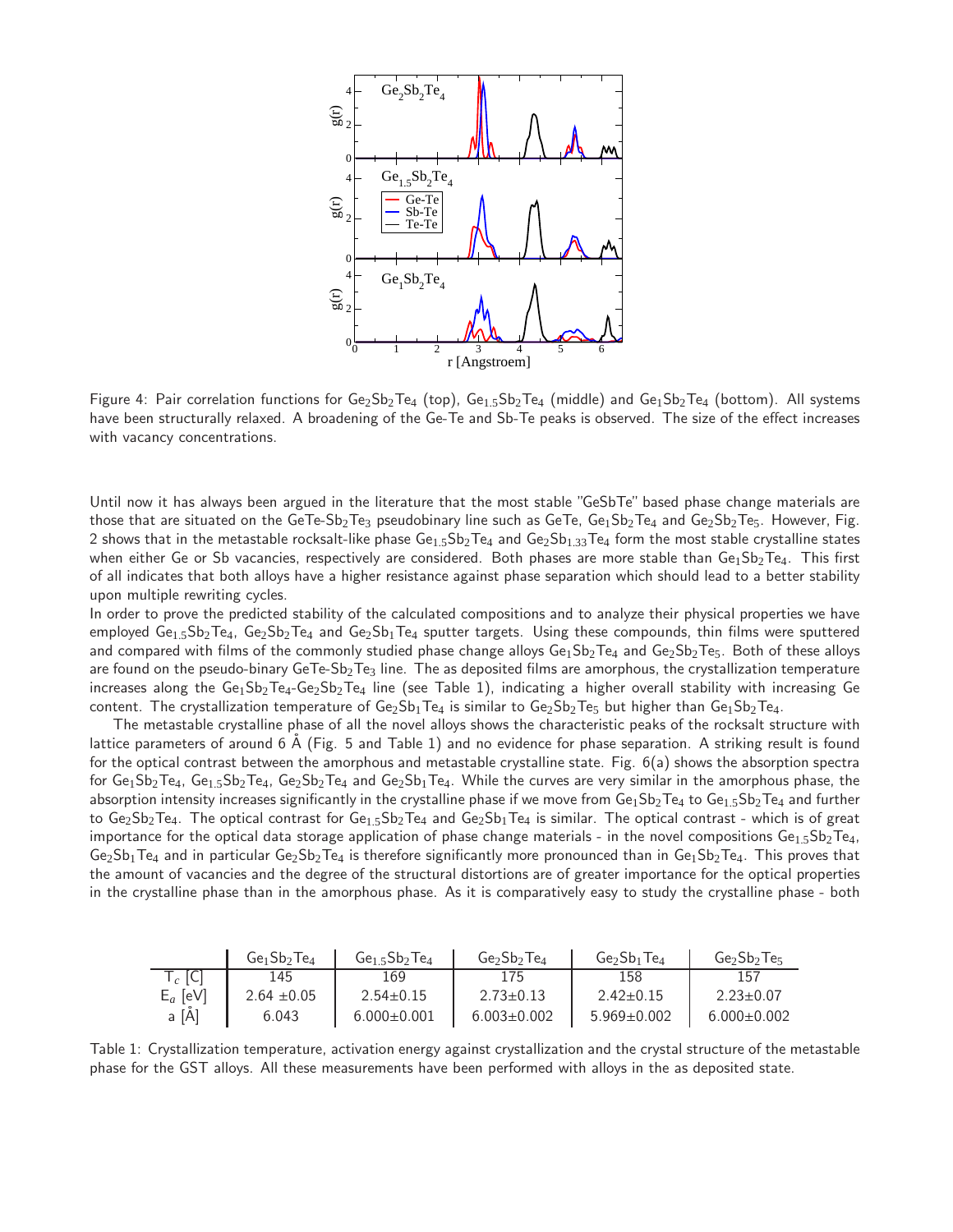

Figure 5: XRD diffractograms of  $Ge_{1.5}Sb_2Te_4$ ,  $Ge_2Sb_2Te_4$  and  $Ge_2Sb_1Te_4$ : The diffractograms show a metastable phase after crystallization from the as deposited amorphous phase. The peaks have been identified and attributed to the metastable rocksalt structure.

with experimental as well as with computational methods - and correlate structural with electronic and optical properties, this finding represents an important result for further studies of novel phase change alloys for applications in optical data storage. The suitability of any phase change alloy is determined also by the rapid and reversible phase transformation. The time limiting step in optical recording is recrystallization[24], which was investigated for all new alloys. In Fig. 6(b) we present the recrystallization results of the  $Ge<sub>1.5</sub>Sp<sub>2</sub>Te<sub>4</sub>$  alloy. The color codes indicate the reflectivity level after the passage of the second pulse. It is clearly seen that complete recrystallization proceeds after 30 ns and this is comparable to the values of the widely used  $Ge_2Sb_2Te_5$  alloy (10 ns)[25],[26].

## 3 Conclusions

To our knowledge this is the first time that a phase change alloy with superior properties for optical data storage has been first developed by advanced calculations and subsequently been produced and tested experimentally. This accomplishment has been enabled by a detailed understanding of the nature of bonding in GST based alloys, in particular the delicate interplay between *p* electron band filling, antibonding states and optimum Peierls distortions. Once a microscopic model for electric switching has been established, the model outlined above could possibly also be applied to develop new materials for electronic data storage.

### References

- [1] El-Mellouhi, F., Mousseau, N. & Ordejon, P. Sampling the diffusion paths of a neutral vacancy in silicon with quantum mechanical calculations. Phys. Rev. B 70, 205202 (2004).
- [2] Yamada, N. Erasable phase-change optical materials. MRS Bull. 21, 48–50 (1996).
- [3] Ovshinsky, S. R. Reversible electrical switching phenomena in disordered structures. Phys. Rev. Lett. 21, 1450–1453 (1968).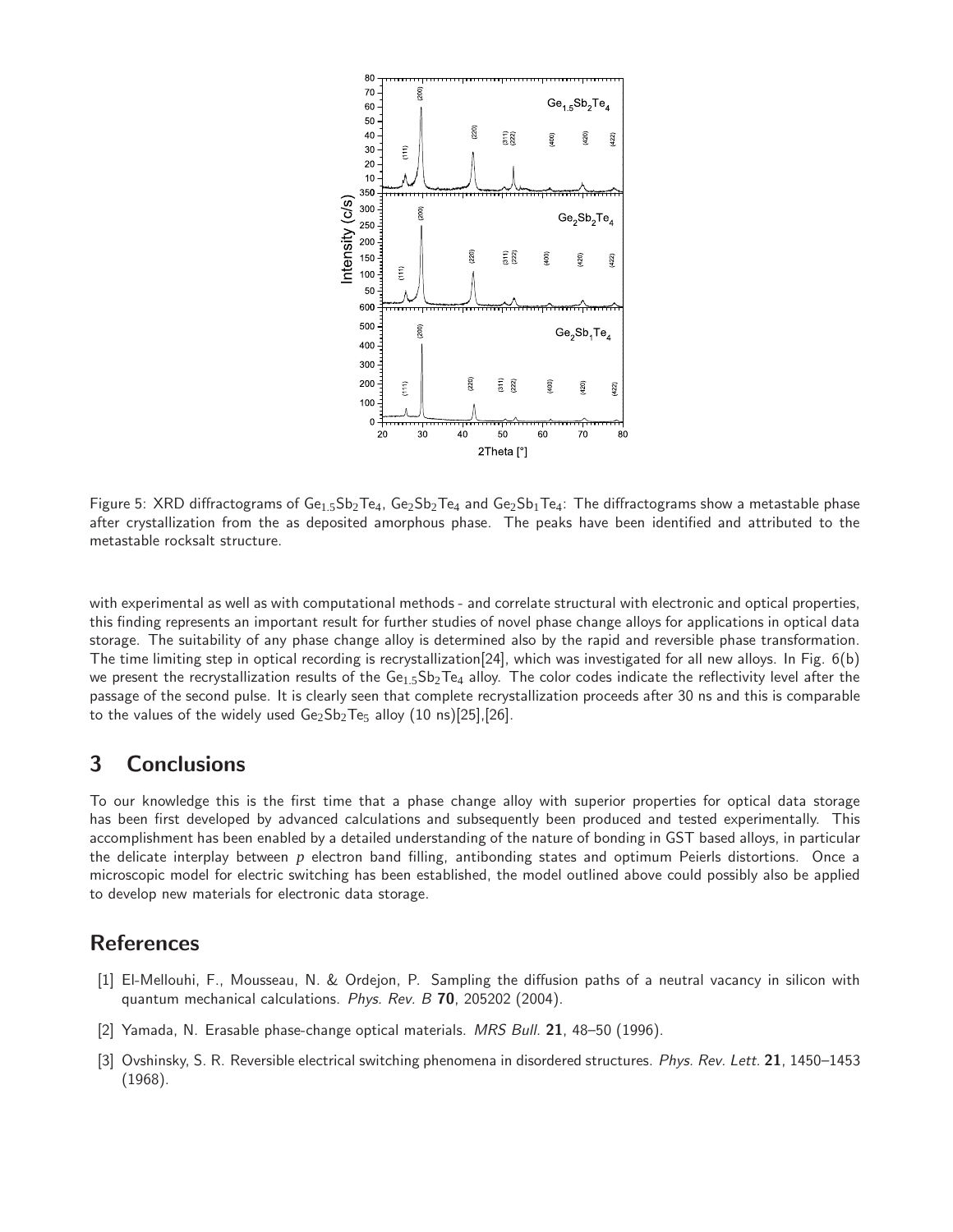

Figure 6: Optical properties and recrystallization behaviour: In (a) the imaginary part of the dielectric function is presented for the amorphous (solid lines) and crystalline phases (broken lines) of the Ge<sub>1</sub>Sb<sub>2</sub>Te<sub>4</sub> - Ge<sub>2</sub>Sb<sub>2</sub>Te<sub>4</sub> alloys and of  $Ge_2Sb_1Te_4$ . There is a systematic increase in absorption with decreasing Ge and Sb vacancy concentrations. (b): Power Time Effect diagram to show the recrystallization of the  $Ge_{1.5}Sb_2Te_4$  alloy after laser amorphisation: We used a pre-pulse of fixed power and duration to amorphize and a variable post-pulse to crystallize the written bit. The effect of the laser is seen as a change in reflectivity after applying the second pulse. The colour codes show the reflectivity change of the laser induced amorphous bit. The crystallization event leads to an increase in reflectivity and thus it is observed that complete recrystallization commences after 30 ns.

- [4] Wuttig, M. Phase-change materials towards a universal memory? Nature Materials 4, 265–266 (2005).
- [5] Lankhorst, M., Ketelaars, B. & Wolters, R. Low-cost and nanoscale non-volatile memory concept for future silicon chips. Nature Materials 4, 347–352 (2005).
- [6] Kolobov, A. et al. Understanding the phase-change mechanism of rewritable optical media. Nature Materials 3, 703–708 (2004).
- [7] Wełnic, W. et al. Unraveling the interplay of local structure and physical properties in phase-change materials. Nature Materials 5, 56–62 (2006).
- [8] Matsunaga, T. & Yamada, N. Structural investigation of Ge1Sb<sub>2</sub>Te4: A high-speed phase-change material. Phys. Rev.  $B$  69, 104111 (2004).
- [9] Kooi, B., Groot, W. & de Hosson, J. In situ transmission electron microscopy study of the crystallization of  $Ge_2Sb_2Te_5$ . J. Appl. Phys. **95**, 924–932 (2004).
- [10] Abrikosov, N. & Danilova-Dobryakova, G. Study of the Sb, Te,-GeTe phase diagram. Izv. Akad. Nauk. SSSR, Neorg. Mater. 1, 204-209 (1965).
- [11] Matsunaga, T., Kubota, Y. & Yamada, N. Structures of stable and metastable Ge2Sb2Te5, an intermetallic compound in the GeTe-Sb<sub>2</sub>Te<sub>3</sub> pseudobinary systems. Acta Cryst. B 60, 685–691 (2004).
- [12] Edwards, A. H. et al. Electronic structure of intrinsic defects in crystalline germanium telluride. Phys. Rev. B 73, 045210 (2006).